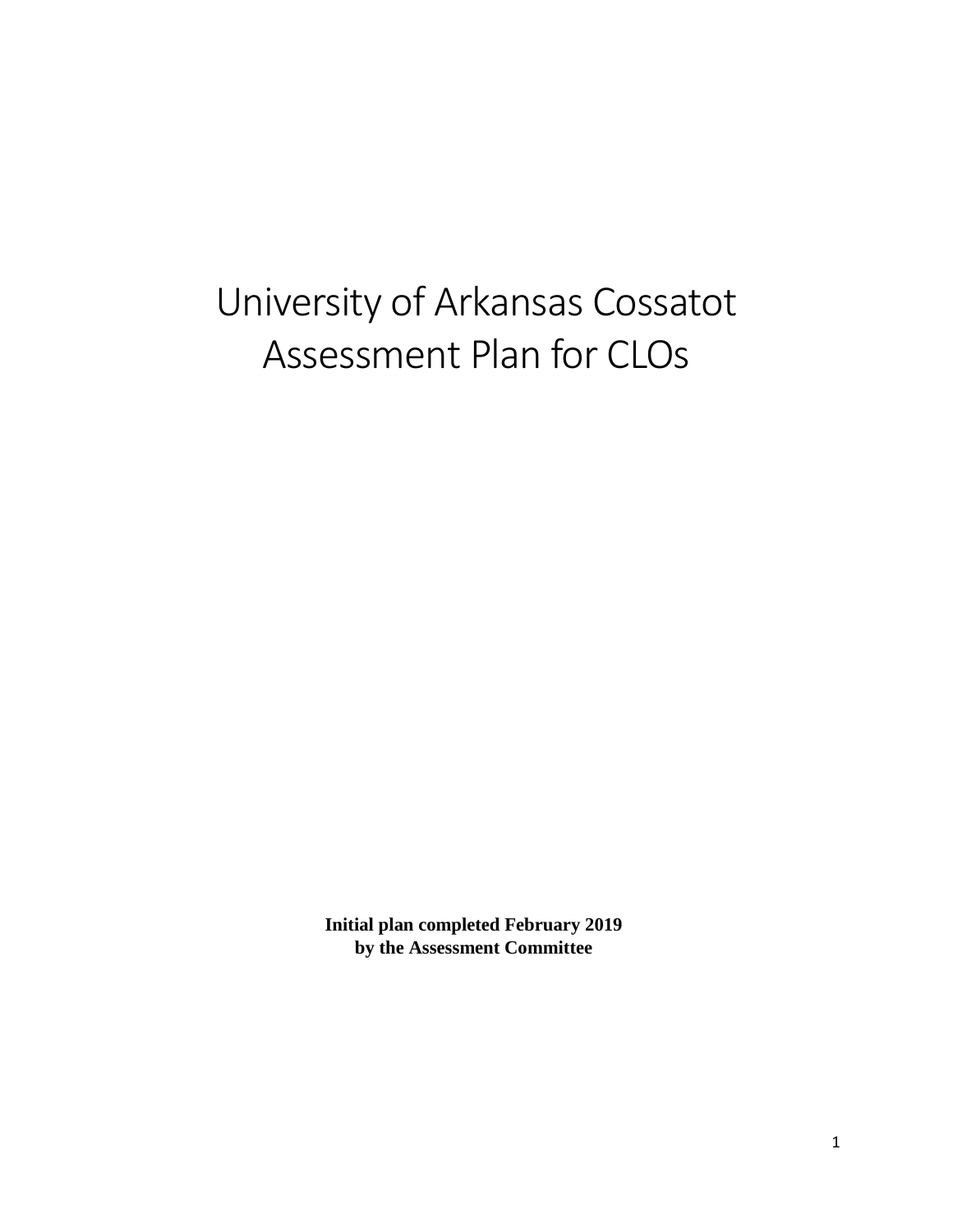## INTRODUCTORY INFORMATION

#### Mission

UA Cossatot embraces diversity and is committed to improving the lives of those in our region by providing quality education, outstanding service, and relevant industry training.

#### Core Values

- We believe in the humanity of each individual, and no one has the right, in word or deed, to lower the existence of another human being.
- We believe each student should have the opportunity to excel to his/her full potential to acquire skills for the workplace and to enrich himself/herself through general education to become more understanding and tolerant of human differences.
- We believe integrity, honesty, perseverance, patience, kindness, justice, and faith in one's personal efforts are hallmarks to which the College shall always strive toward and help our students to achieve these values.
- We believe a rural college must be comprehensive in its curriculum and open to the varying academic difference and past experiences of our stakeholders. Through superior service and mastery of teaching, we will help students to help themselves become the individuals they strive to be.

#### Vision

UA Cossatot is an institution esteemed by the communities it serves for producing quality graduates, collaborating in economic development activities, and participating in the education of our citizens.

UA Cossatot, a well-developed system of three strategically located campuses, is taking the college to the communities it serves. It is convenient for the current workforce, the unemployed, and those seeking new skills.

UA Cossatot has a flexible, tenacious staff of risk takers who seek new and improved means to deliver comprehensive curricula and services to its constituents. Curricula are up-to-date and structured with diverse learning patterns to meet the needs of its students. Services are provided with commitment, compassion, and caring.

UA Cossatot enjoys the diversity of its student population and welcomes all students from the region, state, nation, and the world.

#### UA Cossatot Philosophy of General Education

UA Cossatot believes that general education is providing the opportunity for students to acquire knowledge and skills necessary for living and working in today's global society.

The College has established a required core of general education courses for the Associate of Applied Science degrees, the Associate of Arts and Science degrees, and the Technical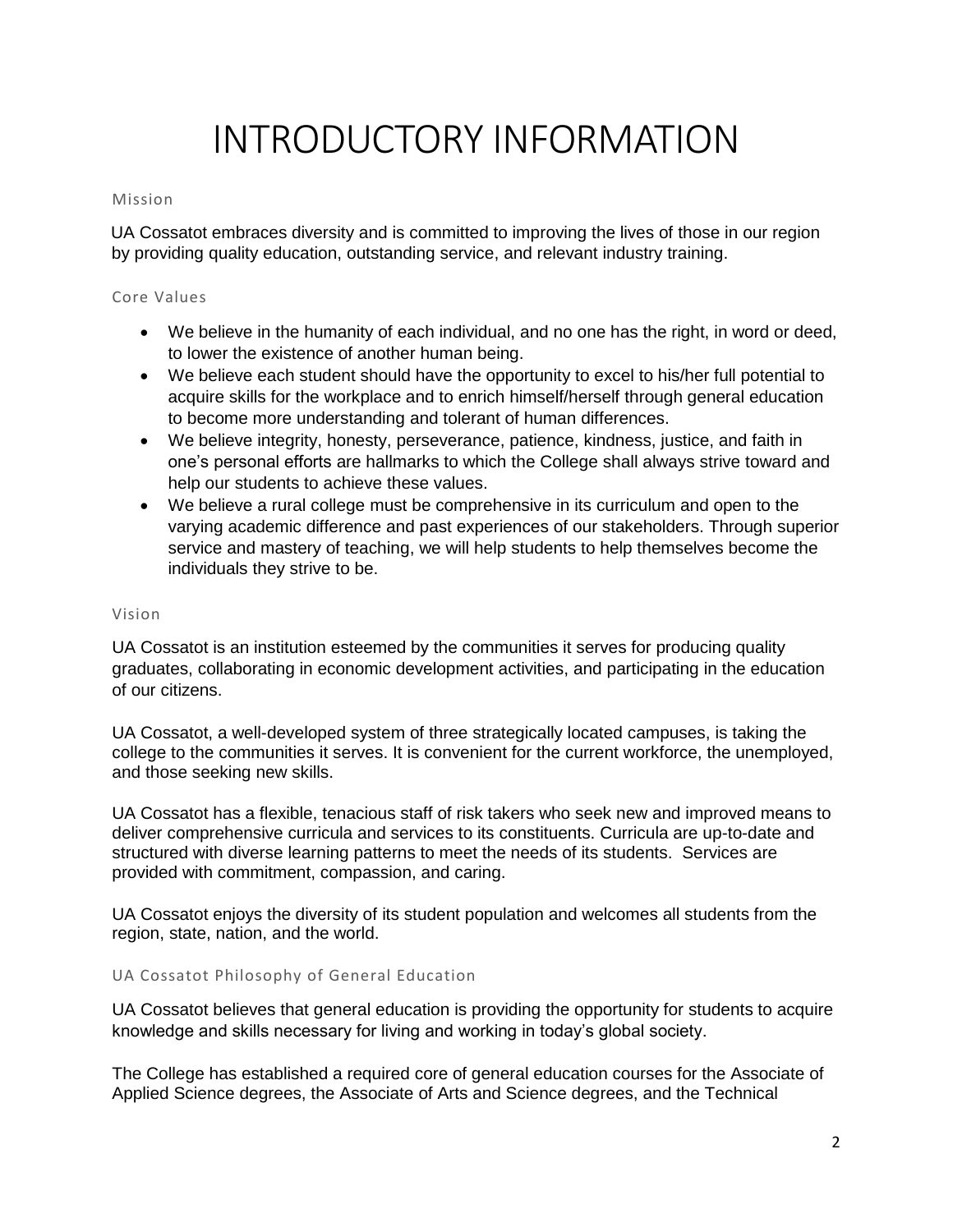Certificates. General education is integrated into teaching each college course so that one or more of these concepts are practiced.

Students who earn an Associate's degree or Technical Certificate are expected to demonstrate proficiency in the following competencies:

#### *Personal and Global Awareness*

Students will:

- demonstrate and awareness and appreciation for cultural diversity.
- analyze and contrast historic, political, cultural, social, environmental, or economic factors that shape contemporary public issues.
- establish awareness of self in the context of society.
- acknowledge personal needs for health, fitness, and safety.
- exemplify integrity, ethical behavior, and social responsibility in academic, vocational, and personal pursuits.

#### *Problem Solving*

Students will:

- select appropriate strategies to gather data suitable to a problem or task.
- apply appropriate quantitative reasoning skills to solve problems.
- interpret data, perform calculations, and analyze the validity of results.
- identify information needed to clarify and solve problems/tasks.

#### *Critical Thinking*

Students will:

- evaluate information for usefulness and validity.
- apply scientific reasoning and processes in new and varied contexts utilizing technology and real world situations.
- examine issues by identifying and challenging assumptions and biases, including one's own, and by distinguishing substantiated fact from opinion or misinformation.

#### *Communication*

Students will:

.

- read for comprehension in order to restate and summarize written information.
- write clearly, concisely, and accurately.
- speak clearly and logically and use appropriate nonverbal communication.
- listen for comprehension in order to interpret and explain information.
- organize information and cite resources properly.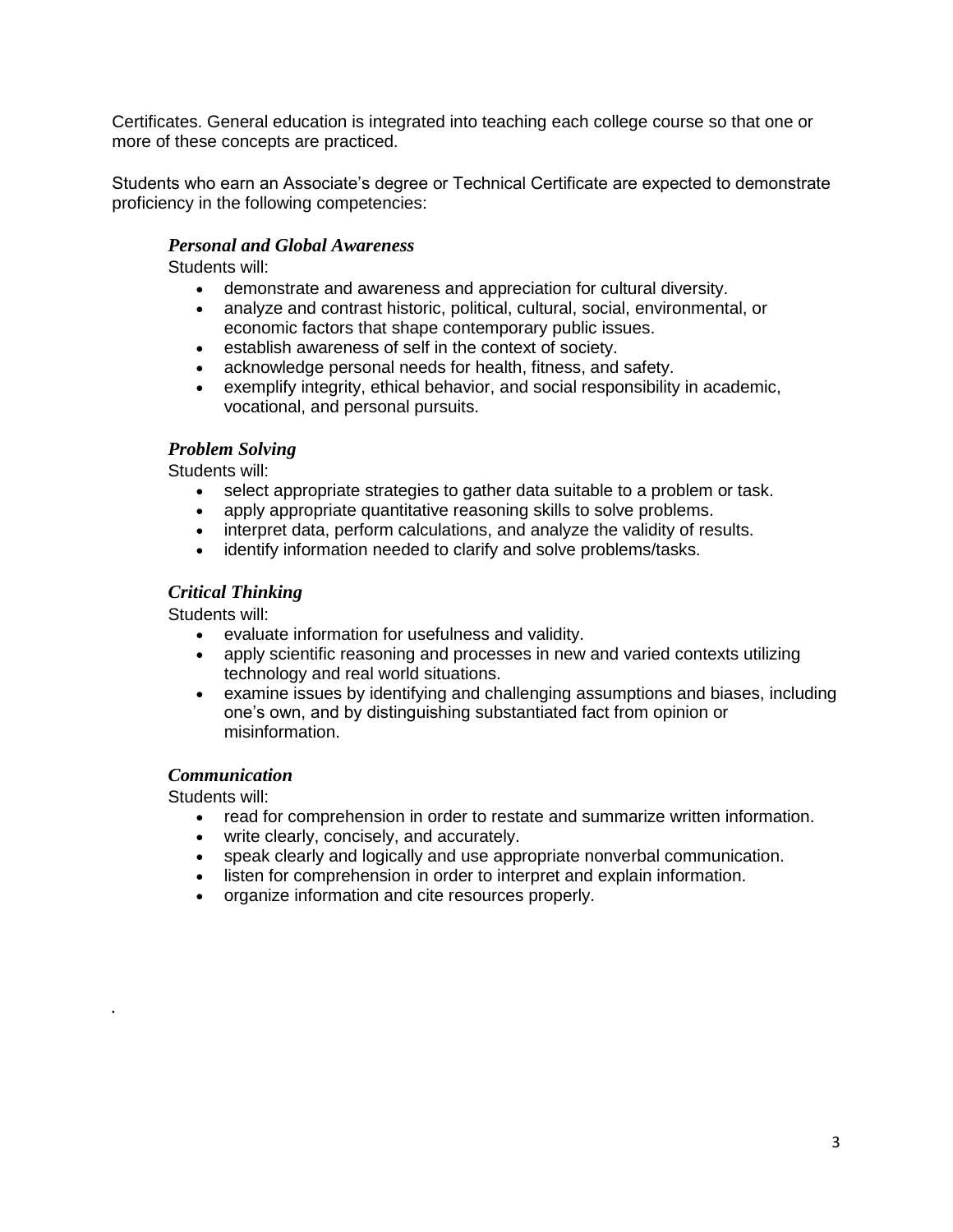### CLO ASSESSMENT PLAN

#### Introduction

Assessment at UA Cossatot is a faculty driven process. Faculty are involved in every step of the assessment process. The primary goal of CLO assessment is to improve curriculum design and graduate well-rounded students who have the potential to achieve their learning and career goals. To achieve its assessment goals, the College collects assessment performance data and uses it to make changes in curriculum. CLO assessment at UA Cossatot is tied directly to the institution's mission to improve the lives of those in our region by providing quality education.

#### Assessment Plan Structure

The Assessment Council was created to develop and implement the assessment process. Members are responsible for implementing the assessment plan, evaluating its success, and sharing results with faculty, staff, students, and the community. In addition, members lead conversations about learning and provide assessment data and recommendations to anyone making decisions at the course, program, and institutional levels. The assessment program is student-centered because assessment starts with the student and then loops back to the faculty when data are analyzed. The CLO assessment plan makes everyone on campus more accountable for student learning.

The Assessment Council and Institutional Research and Assessment director oversee the assessment process and guide faculty and administration in a three-year review cycle of the goals to ensure continued relevance.

Faculty, Division Chairs, Curriculum Committee, Assessment Council, and CAO are responsible for ensuring current and new courses remain aligned and relevant to students, employers, and transfer institutions.

#### Assessment Council Members

Kim Dickerson, Division Chair of Medical Education Barbara Lacefield, Division Chair of Professional Studies Steve McJunkins, Division Chair of Skilled and Technical Sciences Crystal Sims, Division Chair of General Education Kay Cobb, Student Success Faculty Tamla Heminger, OTA Faculty Lynze Greathouse, Math Faculty Laura Riddle, Director of Distance Learning Kyte Vogan, Direction of Institutional Research and Assessment Robert Guillory, Life Science Faculty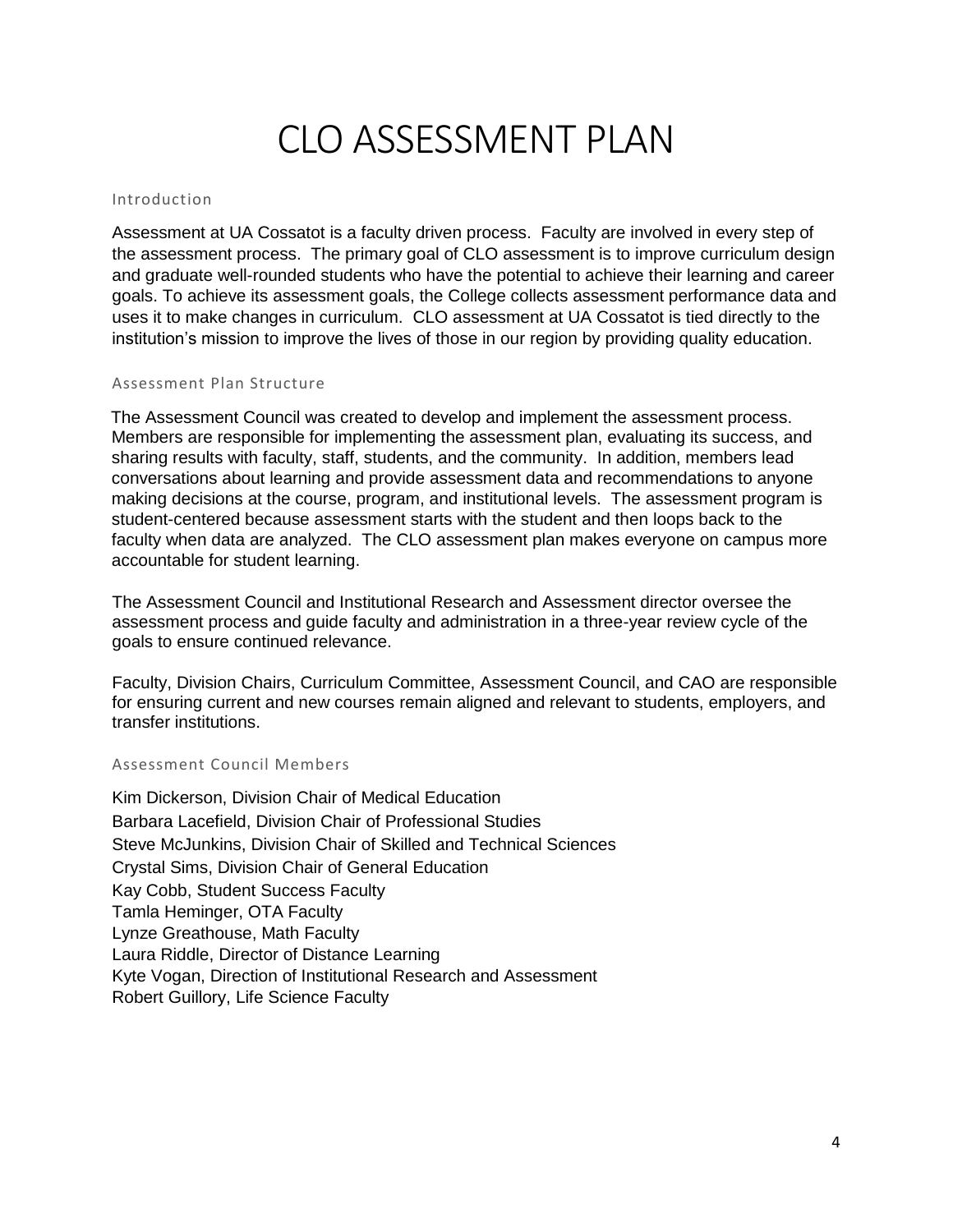#### The Assessment Process

Step 1: Faculty determine how well each CLO is covered within each class and identify the class that would best assess the particular CLO. (Form – Curriculum Map)

Step 2: The Assessment Council reviews Curriculum Maps and identifies classes that are best suited to assess each outcome.

Step 3: Faculty identify the assignment(s) to be used to assess the outcome (Form – Student Learning Assessment Planning Form).

Step 4: Faculty set the alignments in Blackboard and/or keep assignments submitted in other ways.

Step 4: Artifacts are collected throughout the semester.

Step 5: Artifacts are assessed using rubric developed by the Assessment Council.

Step 6: Assessment results are reviewed with faculty and changes made as necessary to better assess student learning.

Step 7: Assessment results are shared with the public.

| <b>Three Year Assessment Cycle</b> |           |                                                    |  |  |
|------------------------------------|-----------|----------------------------------------------------|--|--|
| Year 1                             | Outcome 1 | <b>Fall Semester of Even Years</b>                 |  |  |
|                                    | Outcome 2 | Spring Semester of Odd Years                       |  |  |
| Year 2                             | Outcome 3 | <b>Fall Semester of Odd Years</b>                  |  |  |
|                                    | Outcome 4 | Spring Semester of Even Years                      |  |  |
| Year <sub>3</sub>                  |           | Analyze Data and prepare for next assessment cycle |  |  |

#### Tools to Assess Learning

The Assessment Council and faculty are responsible for collecting and evaluating course embedded assessments. The Director of Institutional Research and Assessment coordinates with the CAO to tabulate information collected from new student and graduate surveys. The division chair and faculty for each program accomplish assessment of program learning outcomes.

The College uses multiple processes to measure learning in general education:

- 1. embedded assessments at the course level collected by faculty
- 2. information collected from new student, graduate, and end of course surveys
- 3. program learning outcomes assessment
- 1. Course-embedded assessments are used to evaluate student performance for each CLO. All syllabi list the course outcomes as well as the CLOs and college's and appropriate division's mission statement. Faculty identify assignments to be used to assess CLOs and report these to the Assessment Council. Not all outcomes will be assessed during any one semester, nor will all faculty be assessing outcomes at any given time.
- 2. Surveys and end-of-course evaluations eliciting student opinions will be used to collect additional data about program assessment. The content of these surveys will be based on CLOs and PLOs. The Director of Institutional Research and Assessment in cooperation with program coordinators and division chairs will conduct the surveys. For evaluation of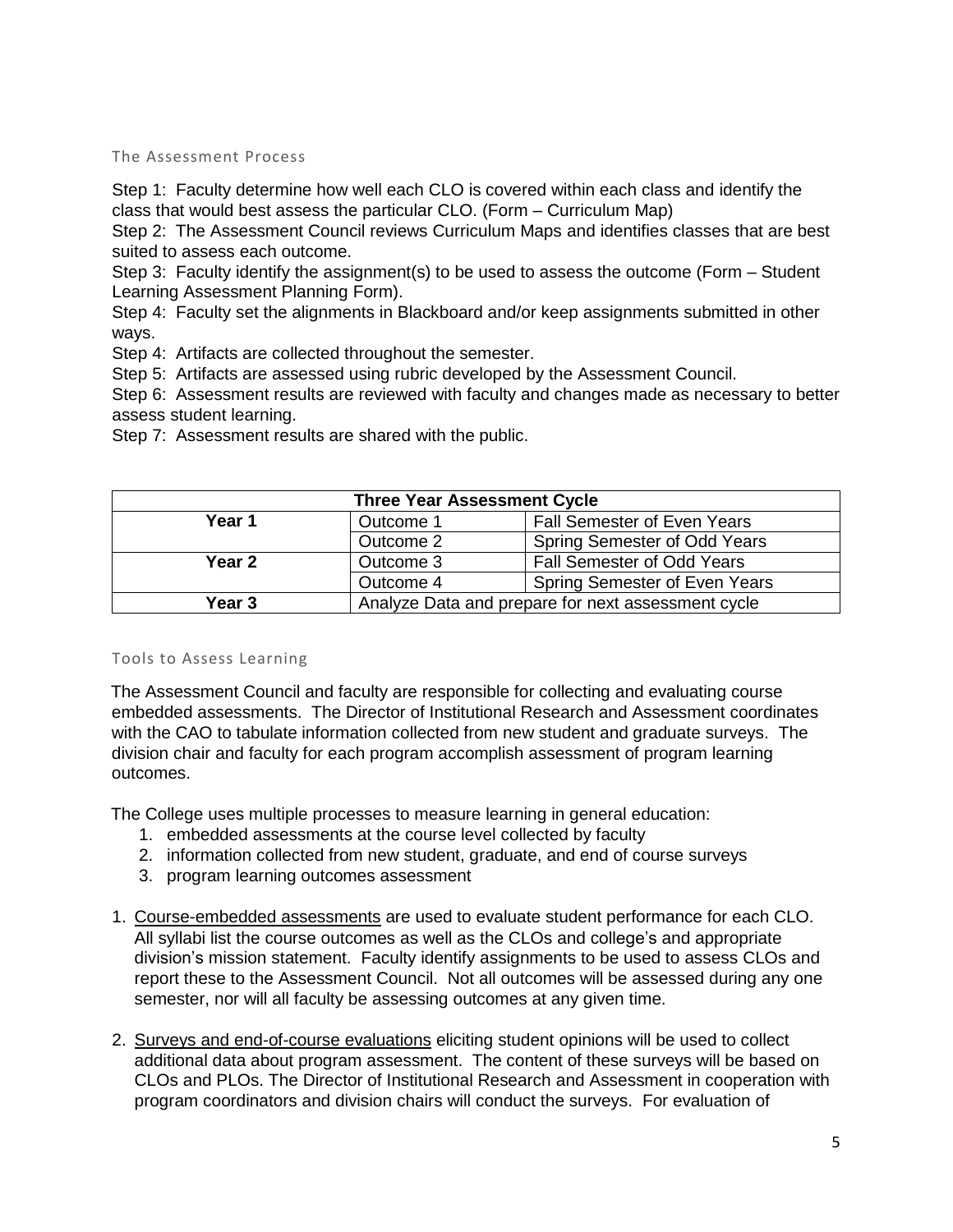occupational programs, students will get surveys the semester they complete their program of study and again after graduation. This information will become part of an assessment report.

3. Program Learning Outcomes will be used to evaluate program specific outcomes in all academic divisions.

Evaluation of the Assessment Plan

The Assessment Committee has evaluated and approved the revisions in this assessment plan. However, this council will meet at least once per year to continue to evaluate the plan.

Assessment Plan Goals

The UAC Student Outcomes Assessment Plan has five major goals:

- 1. To provide leadership, direction, and training for faculty and to encourage the development of effective assessment activities for the classroom.
- 2. To enable faculty to collect, analyze, and document patterns of evidence that demonstrate strengths and weaknesses of the assessment activities used in the classroom.
- 3. To ensure the data collected by the faculty are used to improve student learning.
- 4. To channel classroom assessment results into program improvements.
- 5. To provide the faculty, administration, students, and community with assessment results for institutional improvement.

More detail for these goals is included in the charts below.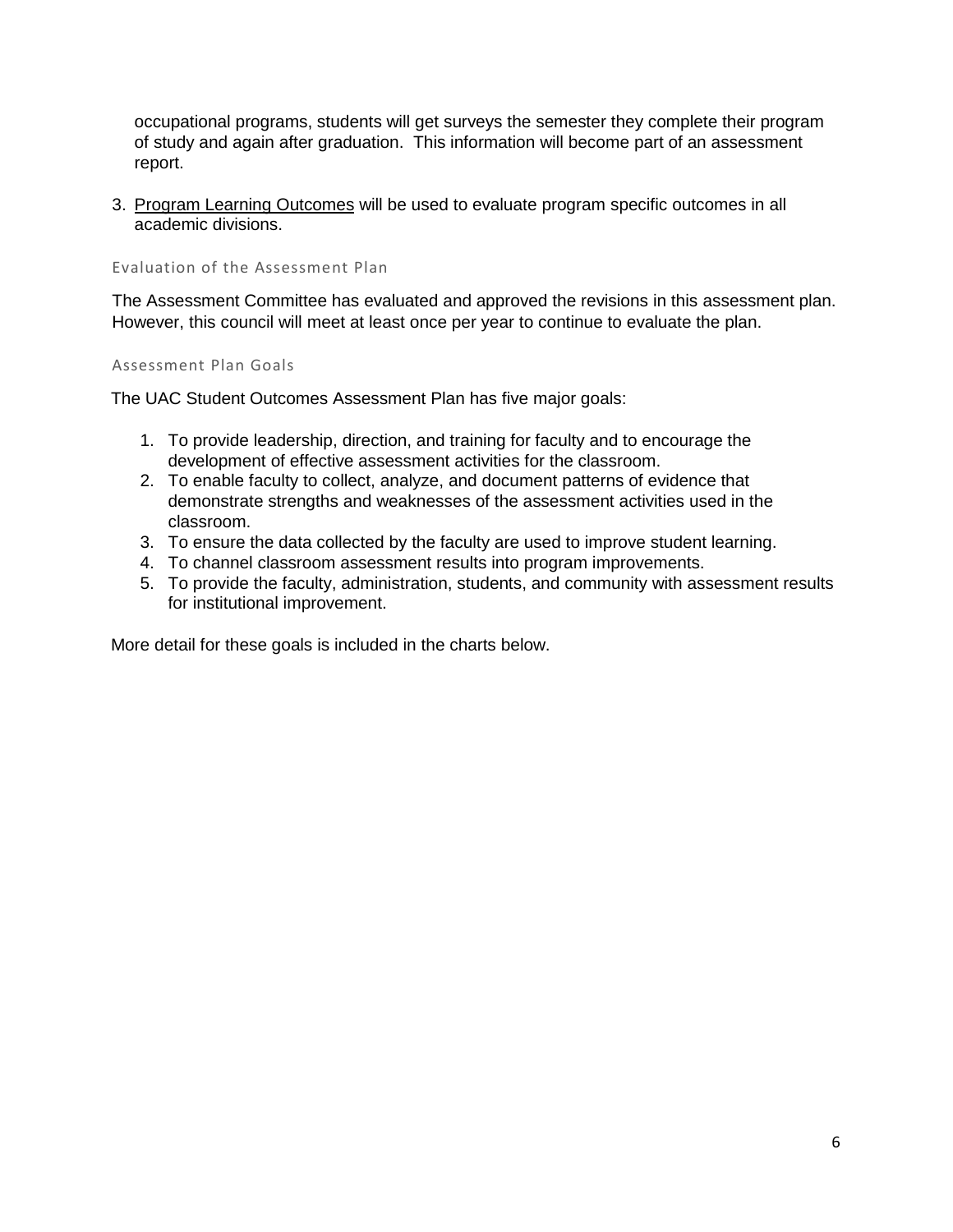**1. To provide leadership, direction, and training for faculty and to encourage the development of effective assessment activities for the classroom.** 

| <b>Activity</b>                      | <b>Description</b>                                                                                       | <b>Cycle/Target</b><br><b>Date</b> | Cost of<br>Implementation | <b>Responsibility</b> |
|--------------------------------------|----------------------------------------------------------------------------------------------------------|------------------------------------|---------------------------|-----------------------|
| Assessment<br>Committee<br>education | <b>Assessment Committee</b><br>members will attend<br>assessment<br>workshops/conferences.               | Ongoing                            | \$2000/yr                 | Assessment<br>Council |
| In-service                           | <b>Assessment Committee</b><br>will sponsor assessment<br>workshops to implement<br>the Assessment Plan. | Every In<br>Service -<br>Ongoing   |                           | Assessment<br>Council |
| In-service<br>speakers               | The Assessment Committee<br>will arrange for in-service<br>speakers on assessment.                       | Ongoing                            |                           | Assessment<br>Council |
| Assessment<br>plan<br>evaluation     | Committee will review the<br>plan structure and<br>committee activities.                                 | Ongoing                            |                           | Assessment<br>Council |

**2. To enable faculty to collect, analyze, and document patterns of evidence that demonstrate strength and weaknesses of the assessment activities used in the classroom.** 

| <b>Activity</b>                                                      | <b>Description</b>                                                                               | <b>Cycle/Target</b><br><b>Date</b> | Cost of<br>Implementation | <b>Responsibility</b> |
|----------------------------------------------------------------------|--------------------------------------------------------------------------------------------------|------------------------------------|---------------------------|-----------------------|
| Develop and<br>update<br>student<br>outcomes<br>matrix by<br>program | Enable the Council to<br>evaluate courses and<br>outcomes and assign<br>outcomes for assessment. | Ongoing                            |                           | Assessment<br>Council |
| Establish<br>course<br>embedded<br>assessments                       | Identify courses and<br>develop course-embedded<br>assessments to measure<br><b>CLOs</b>         | Ongoing                            |                           | Faculty               |
| Review<br>current<br>Assessment<br>Plan                              | Analyze current plan and<br>make recommendations for<br>change.                                  | Yearly                             |                           | Assessment<br>Council |

**3. To ensure the data collected by the faculty are used to improve student learning.**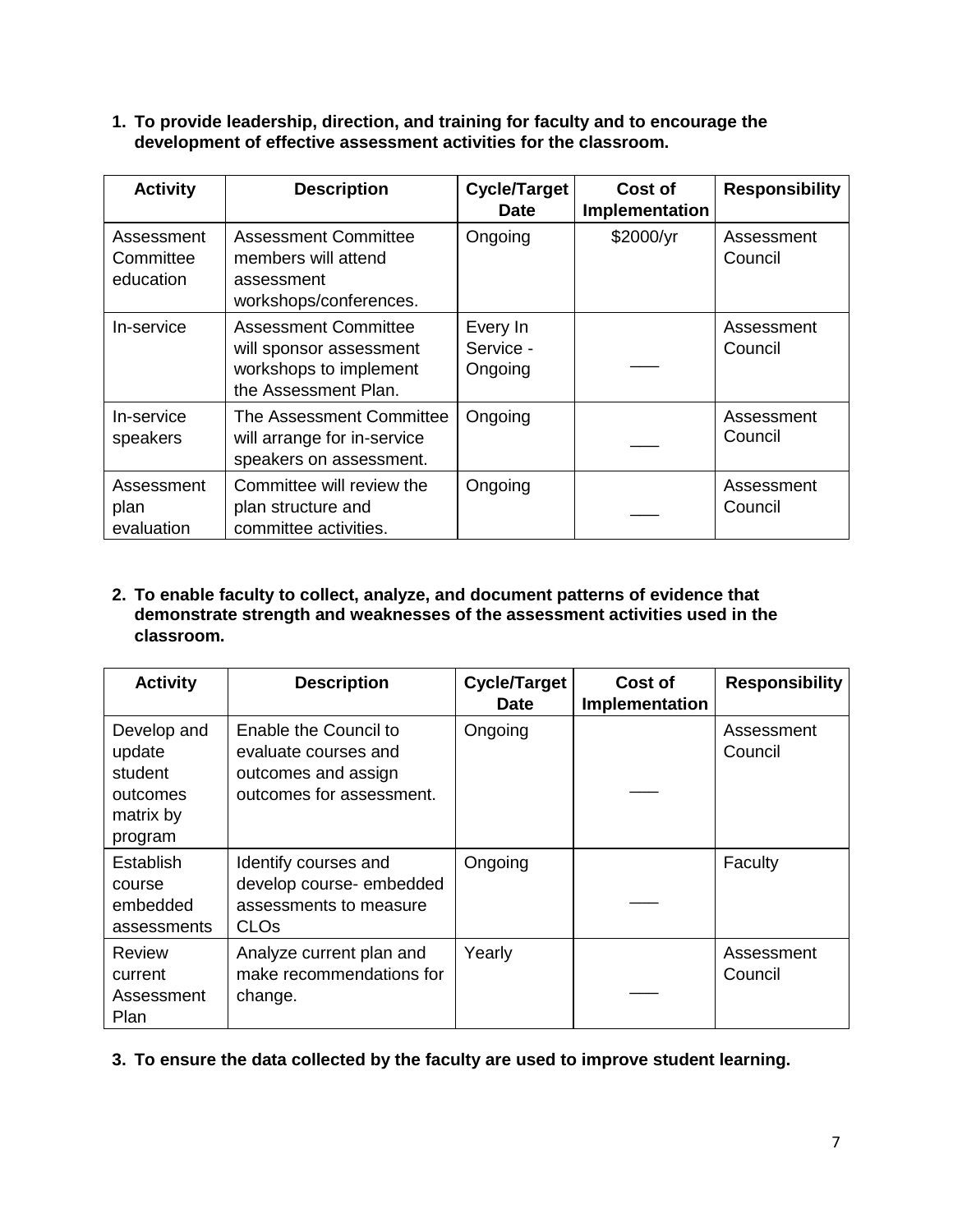| <b>Activity</b>                                                                 | <b>Description</b>                                                                                           | <b>Cycle/Target</b><br><b>Date</b> | Cost of<br>Implementation | <b>Responsibility</b>    |
|---------------------------------------------------------------------------------|--------------------------------------------------------------------------------------------------------------|------------------------------------|---------------------------|--------------------------|
| Provide faculty<br>support in<br>linking<br>assessment to<br>academic<br>change | Organize and review<br>assessment activities and<br>provide in-service training.                             | Ongoing                            |                           | Assessment<br>Council    |
| Provide faculty<br>training budget                                              | Provide a budget for faculty<br>assessment training at<br>workshops/conferences.                             | Once each<br>semester              | \$1,000/yr                | Assessment<br>Council    |
| Provide faculty<br>dedicated time<br>to<br>work on<br>assessment<br>activities  | Give faculty the opportunity<br>to work on assessment in<br>an assessment day at the<br>end of the semester. | Once each<br>semester              |                           | CAO & Division<br>Chairs |

### **4. To channel classroom assessment results into program improvement.**

| <b>Activity</b>                                                                  | <b>Description</b>                                                                                  | <b>Cycle/Target</b><br><b>Date</b> | Cost of<br>Implementation | <b>Responsibility</b>    |
|----------------------------------------------------------------------------------|-----------------------------------------------------------------------------------------------------|------------------------------------|---------------------------|--------------------------|
| Round table<br>discussions                                                       | Conduct round table<br>discussions to disseminate<br>assessment information<br>collected by faculty | Ongoing<br>during in-<br>service   |                           | Assessment<br>Council    |
| Develop a<br>program review<br>instrument                                        | Develop a plan to review<br>programs that will include<br>information on learning                   |                                    |                           | Administrator            |
| Coordinate<br>classroom<br>assessments<br>with course<br>and program<br>outcomes | Identify course-level<br>assessments to measure<br>program performance                              | Ongoing                            |                           | CAO & Division<br>Chairs |
| Identify indirect<br>measures of<br>learning<br>collected by<br>internal review. | Collect data for the<br>outcomes assessment<br>report                                               | Ongoing                            |                           | <b>Division Chairs</b>   |

**5. To provide the faculty, administration, students, and community with assessment results to be used for institutional improvement.**